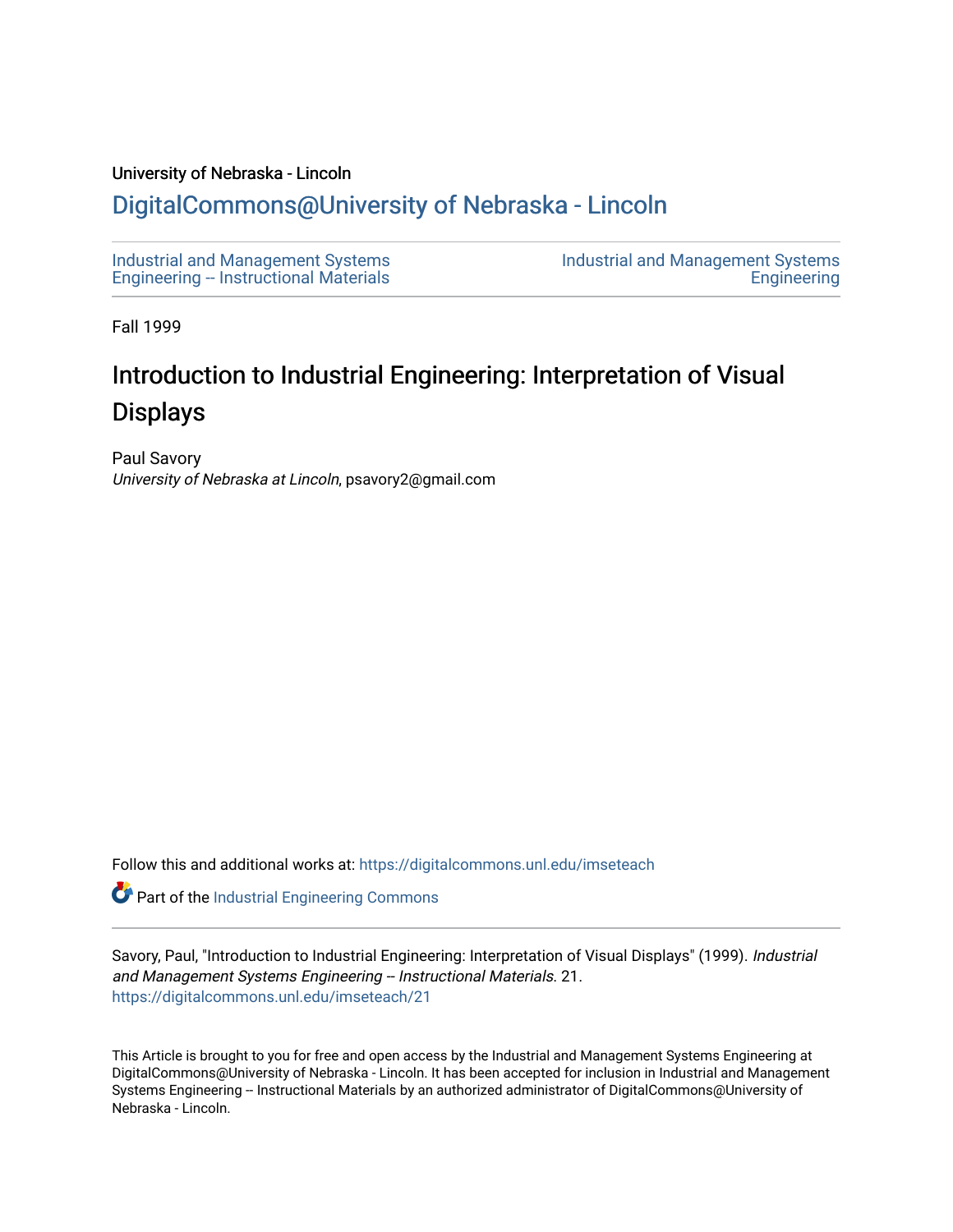

# **Class Exercise 7: Interpretation of Visual Displays**

### **OBJECTIVE**

The area of *human factors* or *ergonomics* focuses on human beings and their interaction with products, equipment, facilities, producers, and environments used in work and everyday life. The emphasis is on human beings and how the design of things influences people.

One small area of ergonomics is concerned with how humans interpret visual displays. For an introduction to this area, let's consider the visual interpretation of static displays (*i.e.*, information that is not changing).

#### **INSTRUCTIONS**

- [1] Each of the three figures in this exercise, Figures 1, 2, and 3, is made up of 100 symbols. Each figure is composed of one class of symbols (military symbols, geometric forms, and aircraft shapes).
- [2] Your task is to count the number of a specific type of symbol in each figure.
- [3] For each count, work as quickly and accurately as possible.
- [4] DO NOT MAKE ANY MARKS ON THE FIGURES WHILE COUNTING.
- [5] Record your count

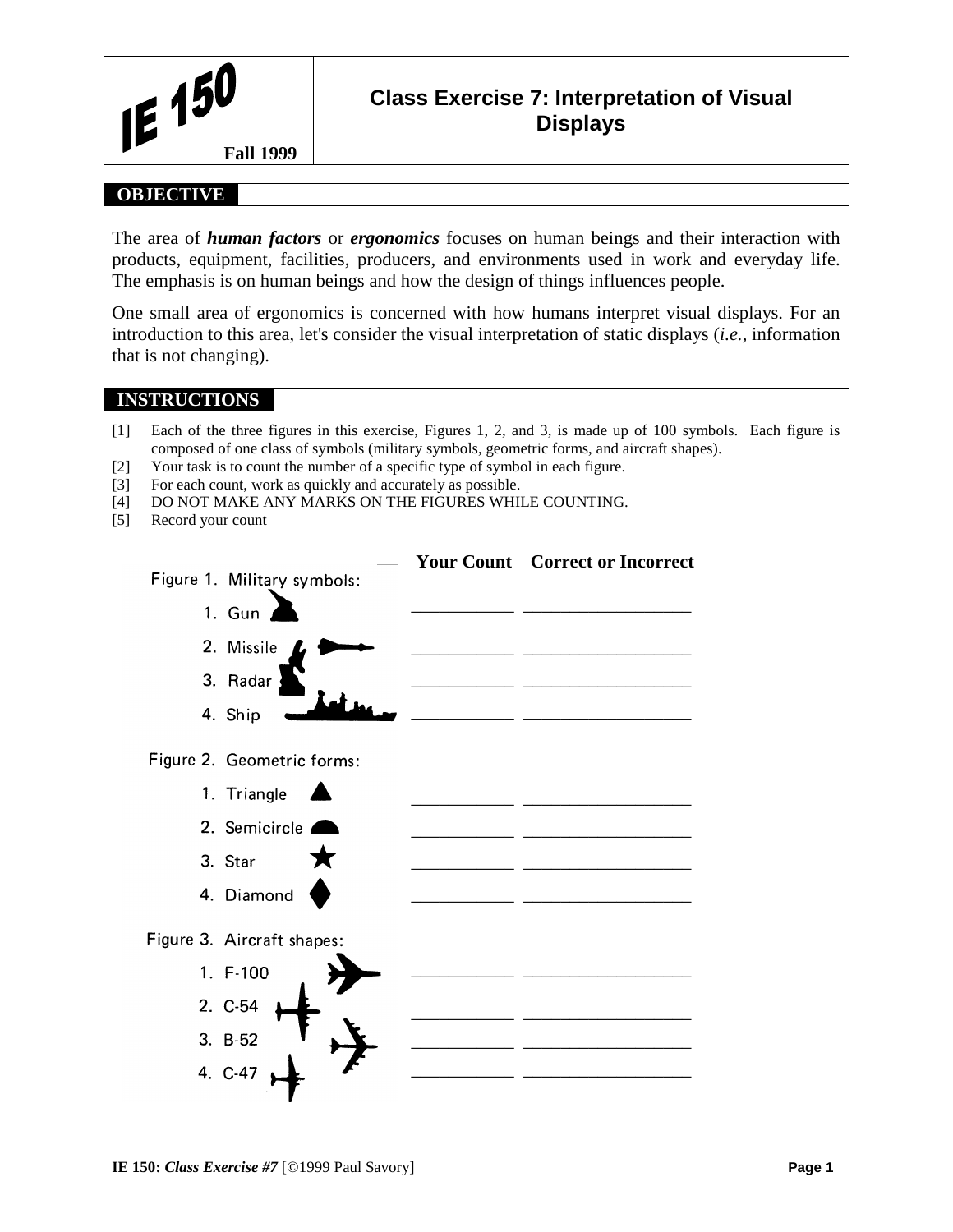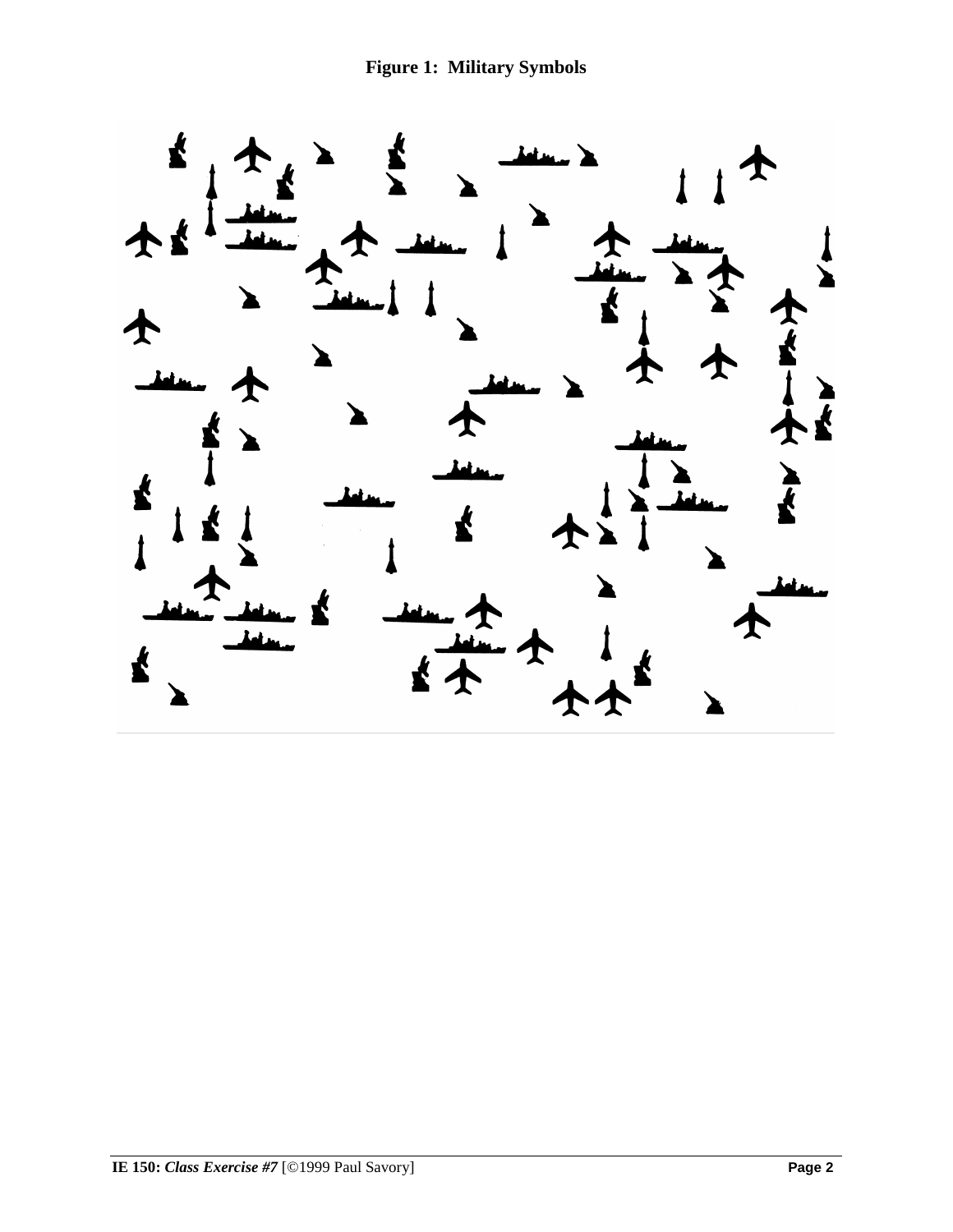**Figure 2: Geometric Forms**

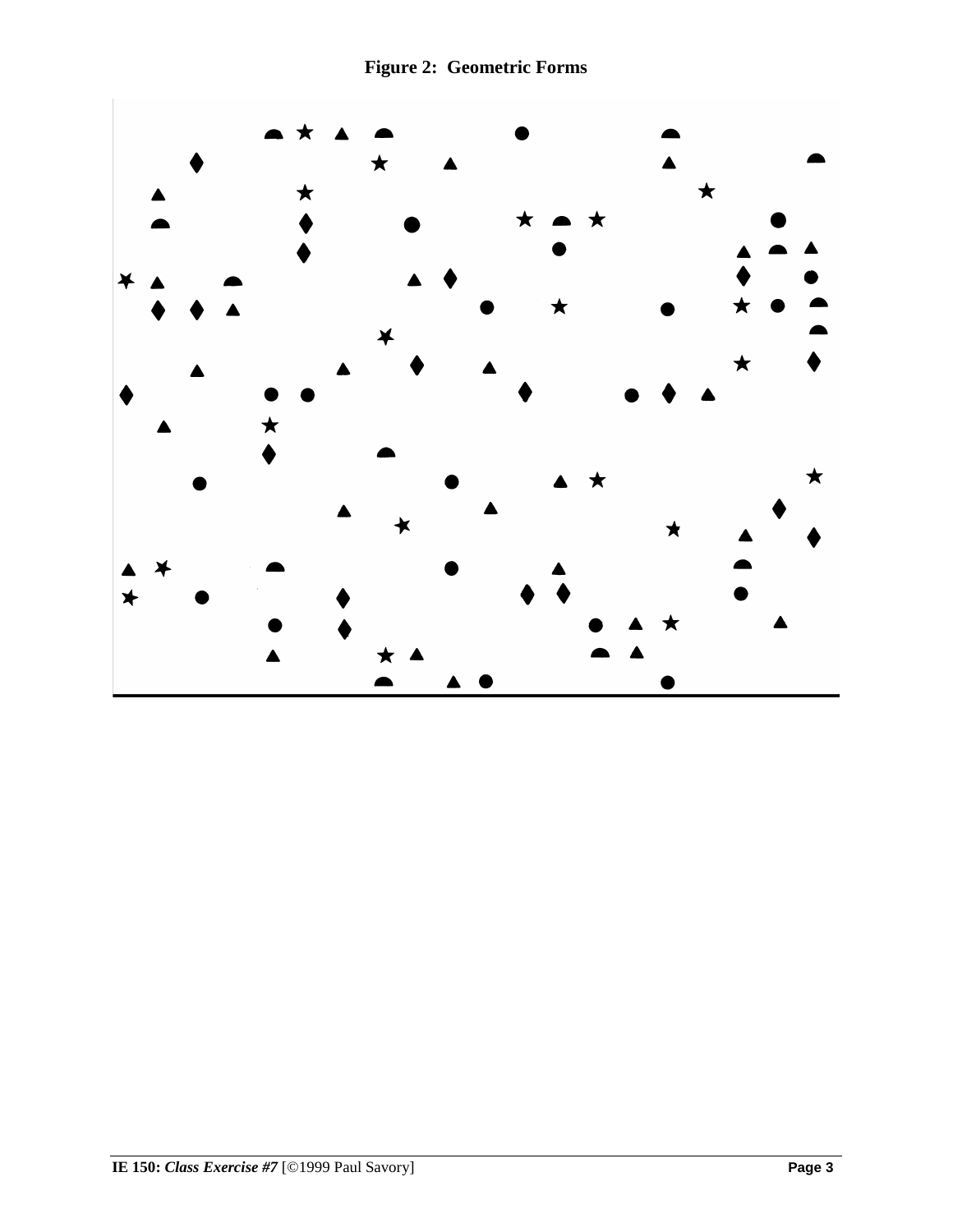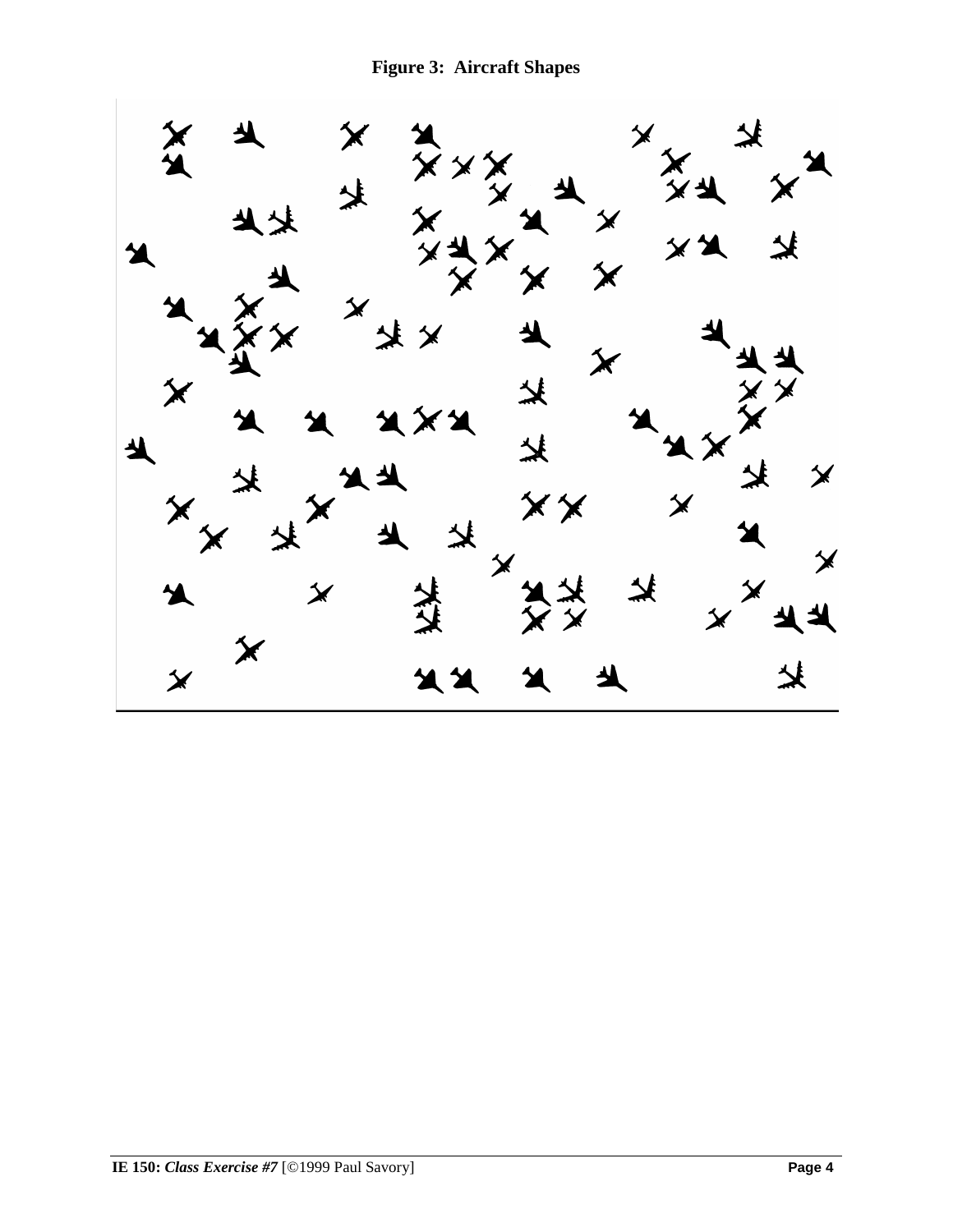#### **CONCLUSION**

In everyday life, we are bombarded with numerous visual displays such as newspapers, magazines, billboards, road signs, instructions, warning signs, maps, graphs, labels, directions, etc. Properly designed graphics (*e.g.*, road signs) can easily present information. Improperly designed graphics only causes confusion.

#### **THINK ABOUT QUALITY INSPECTION**

#### **Influencing Factors**

The three cognitive components of inspection are search, detect, and assign status. Effective searching requires attention, perception, and memory. Detecting a flaw requires skill in detection, recognition, and memory. Once a flaw is detected, the item is accepted or rejected using judgement, classification, and memory. These cognitive components can be affected by many factors including time on task, distractions, social conditions, sleep deprivation, defect frequency, and motivation. The below table lists other factors that influence inspection performance:

| <b>Individual Factors</b>                                                                                                                                                                                                                                                                                                                                                                                                 | <b>Physical and</b><br><b>Environmental Factors</b>                                                                                                                                                                                                                                            | <b>Task Factors</b>                                                                                                                                                                                                                                                                                                                                                     | <b>Organizational Factors</b>                                                                                                                                                                                                                                                                                                   |
|---------------------------------------------------------------------------------------------------------------------------------------------------------------------------------------------------------------------------------------------------------------------------------------------------------------------------------------------------------------------------------------------------------------------------|------------------------------------------------------------------------------------------------------------------------------------------------------------------------------------------------------------------------------------------------------------------------------------------------|-------------------------------------------------------------------------------------------------------------------------------------------------------------------------------------------------------------------------------------------------------------------------------------------------------------------------------------------------------------------------|---------------------------------------------------------------------------------------------------------------------------------------------------------------------------------------------------------------------------------------------------------------------------------------------------------------------------------|
| <b>Visual acuity</b><br>Static*<br>Dynamic<br>Peripheral<br>Color vision*<br>Eye movement scanning<br>strategies*<br>Age*<br>Experience*<br>Personality<br>Sex<br>Intelligence<br>Subjective probability of<br>defect occurrence                                                                                                                                                                                          | Lighting<br>General*<br>Surround luminance<br>Lighting for color<br>Specialized*<br>Aids<br>Magnification*<br>Overlays*<br>Viewing screen*<br><b>Closed-circuit TV</b><br>Partitioning of display<br>Automatic scanner<br><b>Background noise</b><br>Music-while-you-work*<br>Workplace design | Inspection time<br>Stationary*<br>Conveyor-paced*<br>Paced versus unpaced<br>Direction of movement<br>Viewing area<br>Shape of viewing area<br>Density of items*<br>Spatial distribution of<br>items<br>Defect probability*<br>Defect mix<br>Defect conspicuity*<br>Product physical factors*<br>Complexity<br>2- or 3-dimensional<br>Specularity<br>Hue<br><b>Size</b> | Number of inspectors*<br>Briefing/instructions<br>Feedback*<br>Feed forward*<br>Training*<br>Selection*<br>Standards*<br>Time on task*<br>Rest pauses<br>Shift*<br>Sleep deprivation<br>Social factors<br>General*<br>Isolation of inspectors*<br>Working in pairs<br>Effects on sampling scheme*<br>Motivation*<br>Incentives* |
| The ability of a person to perform an inspection task may be<br>influenced by individual (column 1), environmental (column 2),<br>task (column 3), or organizational (column 4) factors. Those<br>factors that have been identified in industrial experiments are<br>indicated by an asterisk (*); the other factors have been shown<br>to influence inspection performance in laboratory tasks or mil-<br>itary studies. |                                                                                                                                                                                                                                                                                                | Defect physical factors<br>Shape<br>Size<br>Specularity<br>Contrast<br>Identified in industrial experiments.                                                                                                                                                                                                                                                            | Product price information<br>Job rotation*                                                                                                                                                                                                                                                                                      |

#### **Factors that may Influence Inspection Performance**